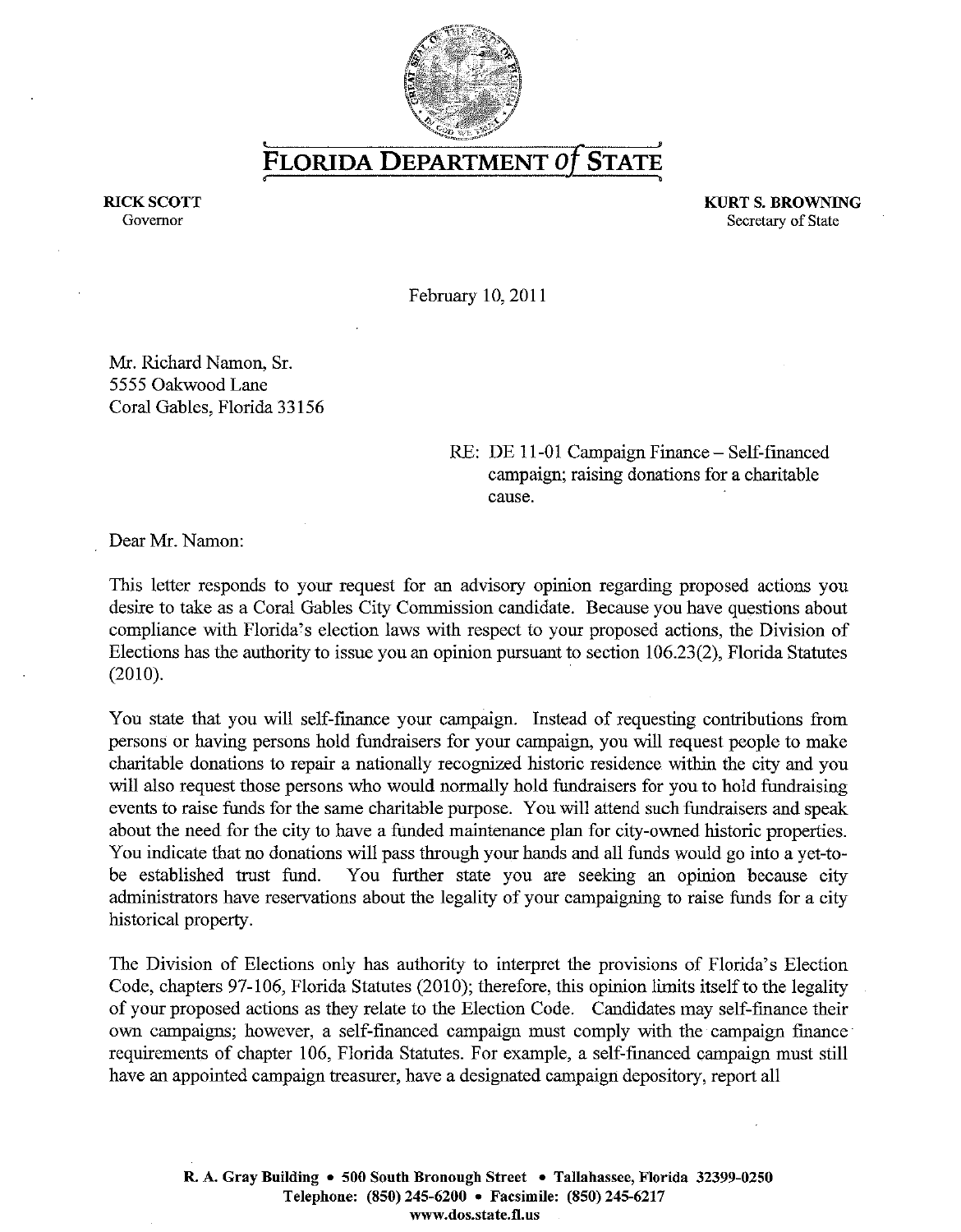Mr. Richard Namon, Sr. February 10, 2011 Page 2 of 3

contributions and expenditures, and properly dispose of surplus campaign funds pursuant to law, *etc.* 

The Election Code does not prohibit a candidate asking persons to contribute to a charitable cause instead of making donations to the candidate's campaign or requesting persons to hold fundraisers for charitable or civic purposes. However, in the event that you or your campaign should receive any of the donated funds, you may not make a contribution to the civic or charitable cause or organization in exchange for political support. § 106.08(5)(c), Fla. Stat. (2010). Also, you should be aware that the definition of contribution includes "contributions in kind having any attributable monetary value in any form, made for the purpose of influencing the results of an election ...."  $\{106.011(3)(a), \text{Fla. Stat.} (2010).$ 

Your request specifically states that "you will attend [the] events to talk about the need for Coral Gables to have a funded maintenance plan" for its historic properties. This statement essentially reflects that you intend these fundraising events to be a vehicle for getting your message to the electorate. In that regard, you must be careful about someone accepting your specific invitation to host a fundraiser for the historic residence in lieu of hosting a fundraiser for your campaign and allowing you, to the exclusion of other candidates, to speak about the need for the city to fund a maintenance plan for city-owned historic properties. If the host of the fundraiser accepted your specific invitation to hold a fundraiser for repairs to the historic residence instead of raising funds for your campaign and did not act truly independently of your campaign in organizing the fundraiser, your speaking about the city's need to create a historic preservation maintenance fund would constitute an attempt to influence the results of the election. As such, the overhead costs for the fundraiser would have an attributable monetary value to your campaign; therefore, the person(s) putting on such a fundraiser would have to provide you the value of the in-kind . contribution and you would have to report the fundraiser as a contribution to your campaign. § § 106.055 and 106.07, Fla. Stat. (2010). However, if the fundraiser was done independently of your invitation to host the fundraiser, if you advocated only for donations for repairs to the historic residence without advocating any of your campaign platform, or if other candidates have the opportunity to speak at the event, then you would not be receiving any attributable monetary benefit from the event. In these situations, it would be akin to one or more candidates being invited to speak to a civic club about his or her candidacy, which event would not represent an in-kind contribution to the campaign.

While the Election Code does not preclude a candidate from asking for donations to a charitable cause or organization or asking people to hold fundraisers for charitable purposes, the Division suggests that you coordinate with the city concerning your proposal and the mechanics of setting up the trust fund as these matters are outside the Division's jurisdiction.